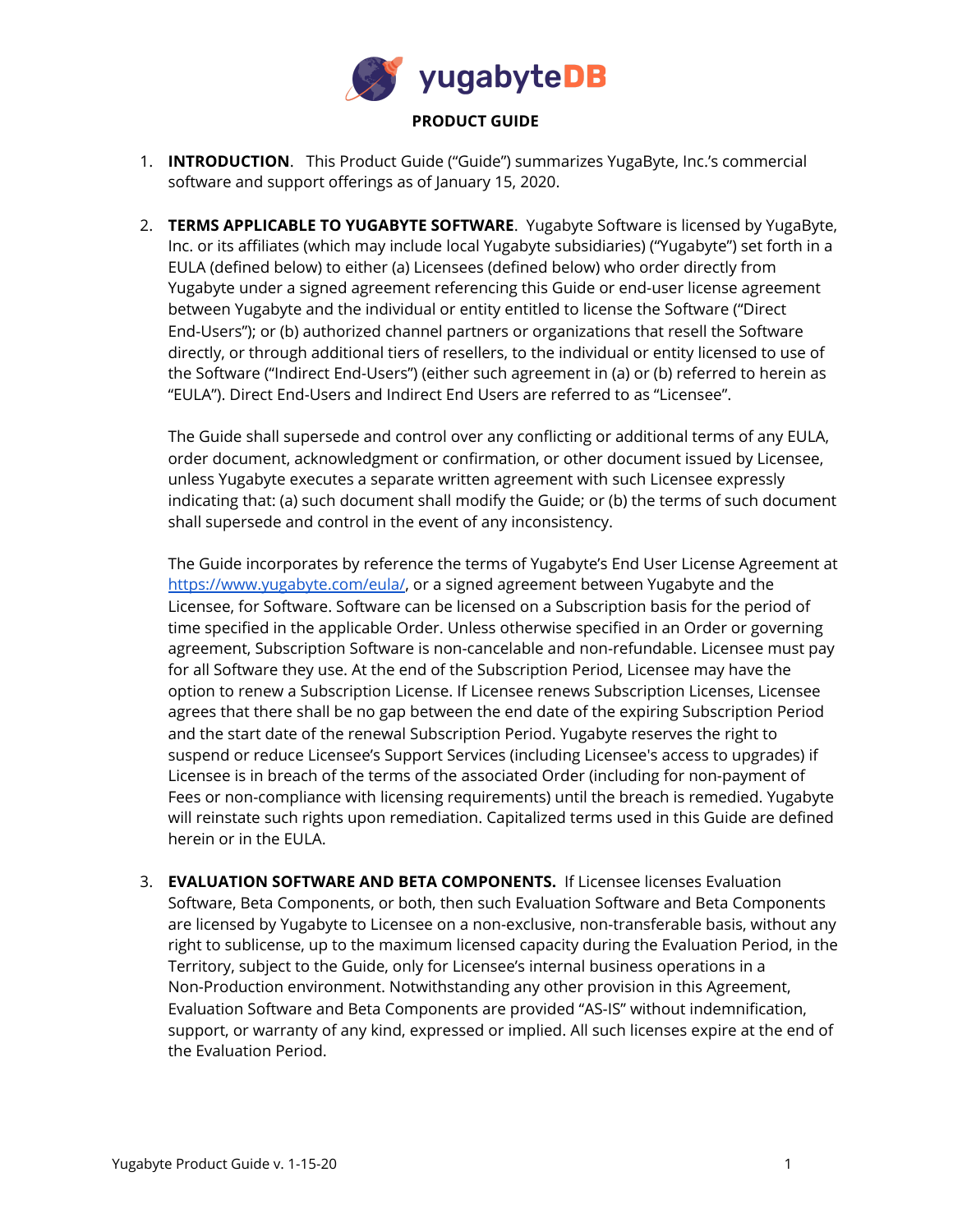

4. **END OF AVAILABILITY.** Yugabyte may, at its discretion, retire Software and/or Support Services from time to time. A product has reached its End of Availability when it is no longer available for purchase from Yugabyte and no longer appears on Yugabyte's then-current Product Guide ("End of Availability"). Notwithstanding End of Availability, Yugabyte shall provide Support Services per the Release support policy at:

https://docs.yugabyte.com/latest/releases/releases-overview/#release-support-policy.

- 5. **SOFTWARE DOWNLOADS.** Subject to the EULA, Software may be downloaded from Replicated.com or direct S3 links. For Kubernetes, Quay.io is the container image registry.
- 6. **YUGABYTE SUPPORT TERMS.** Support entitlements for Software are described at https://www.yugabyte.com/support-policy/.

## 7. **DEFINED TERMS**

- a. "Beta Component" means a Software component not yet generally available but included in the Software.
- b. "Cluster" means a Unit of Measure that consists of a group of at least three interconnected Nodes.
- c. "CPU Core" means a logical or virtual unit of a CPU that can execute computer programs. We calculate CPU cores based on the environment in which the Software operates. In a physical (Hyperthread) or virtual (i.e. vCPU) environment Yugabyte recognizes logical cores as a unit of compute for licensing .
	- i. "Hyperthread" is a technology by which a single physical core is split across 2 logical cores).
	- ii. In a virtualized or hypervisor (VM) computing environment, a CPU Core may be presented as one or more vCPUs. In a public cloud computing environment, a CPU Core is Hyperthreaded and may be presented as one or more vCPUs ("vCPU" means a unit of virtual processing power configured to a VM). This may be named differently by the public cloud vendors, e.g., Amazon Web Services defines CPU Core as "vCPU", Microsoft Azure defines CPU Core as "Core" or "vCPU", Google Cloud Platform defines CPU Core as "Virtual CPU", and Heroku defines CPU Core as "Compute". Yugabyte recognizes vCPUs as a unit of compute for licensing.
- d. "Evaluation Period" means 90 days starting from initial delivery of the Evaluation Software or Beta Components.
- e. "Evaluation Software" means Software made available for the Evaluation Period at no charge, for Customer's evaluation purposes only, subject to a signed Order.
- f. "Non-Production Environment" means a test environment, development environment, or other environment not used by end users for business or other operations. All Software used in the Non-Production Environment must be licensed under the appropriate EULA.
- g. "Pod" means one or more containers representing a single deployable unit of workload. It may consume one or more CPU cores. In YugabyteDB, a single Universe consists of multiple pods and are always deployed as part of Kubernetes Statefulset. A Pod's contents are always co-located and co-scheduled, and run in a shared context. [Note: consumption is based on the maximum concurrent use during the Subscription Period.]